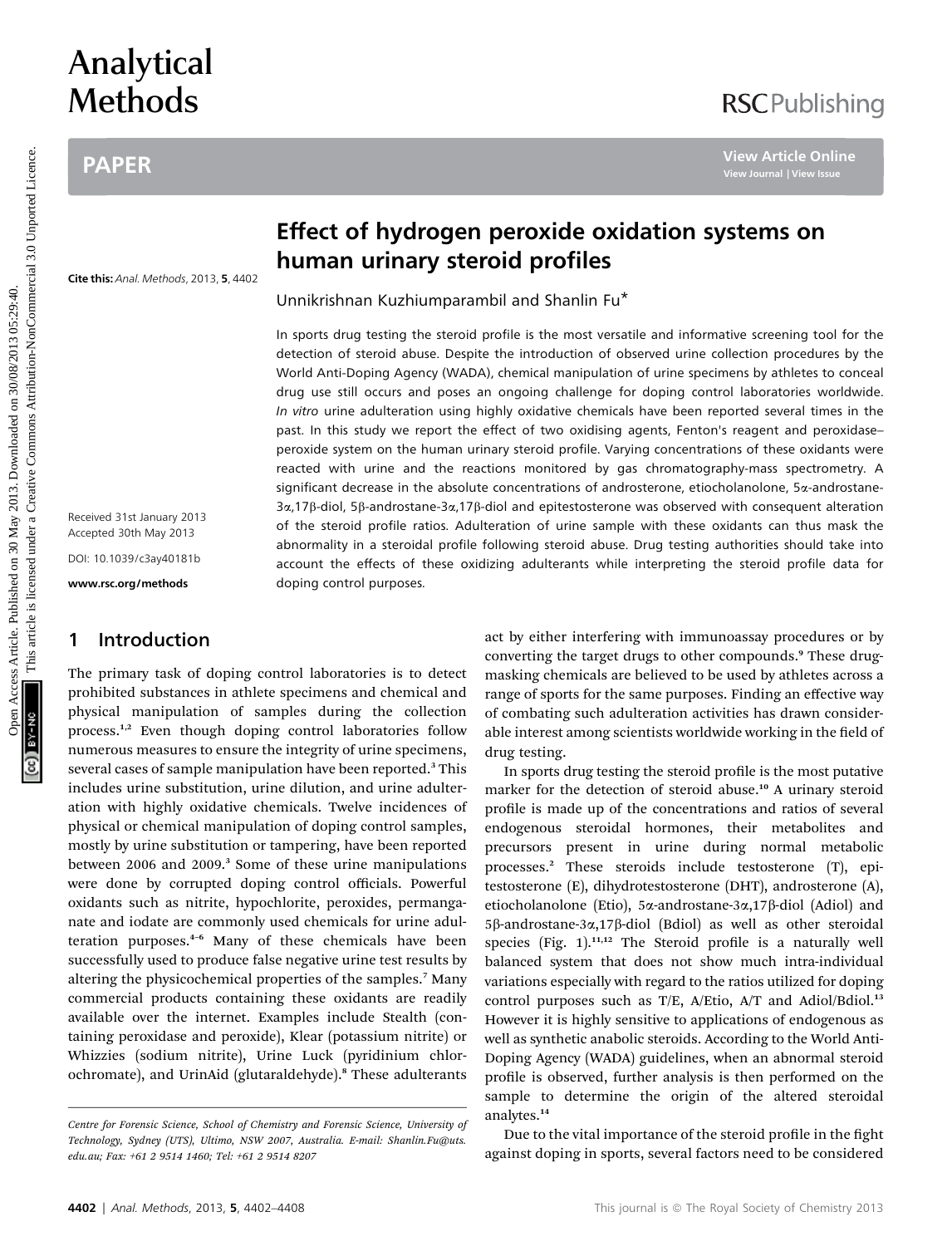

Fig. 1 Steroid structures. (a) Androsterone, (b) etiocholanolone, (c) testosterone, (d) epitestosterone, (e) 5a-androstane-3a,17ß-diol and (f) 5ß-androstane-3a,17b-diol.

while interpreting the steroid profile data for doping control purposes.<sup>2</sup> We have recently reported that adulteration of urine samples with oxidising agents such as nitrite, permanganate, hypochlorite and chromate can lead to signicant changes in endogenous steroid profile parameters and can thus mask drug abuse.<sup>15</sup> In this study we report the effect of another two popular oxidising adulterants containing hydrogen peroxide, i.e., the peroxidase–hydrogen peroxide system and the Fenton's system on the steroid profiles of human urine.

Peroxidase–hydrogen peroxide system and Fenton's system are strong oxidising systems in which oxidation reaction is mediated through the highly reactive hydroxyl free radical.<sup>16,17</sup> A combination of peroxidase and hydrogen peroxide is reported to provide strong oxidation potential to urine sample and thus can be an effective urine adulterant to mask drug abuse. The oxidant is readily available over the internet marketed under names such as Stealth.<sup>17,18</sup> Stealth is reported to have an effect to mask several drugs of abuse including the opiates, morphine and codeine.<sup>18,19</sup> The Fenton's system, consisting of hydrogen peroxide and ferrous sulphate is another frequently used oxidation system that is capable of oxidising and degrading

organic substances owing to its high oxidation power and simplicity.<sup>20</sup>

#### 2 Experimental

#### 2.1 Reagents, chemicals and standards

Horse radish peroxidase (Type-V1 A), hydrogen peroxide (30% w/w), mercaptoethanol, ammonium iodide and  $\beta$ -glucuronidase from Helix pomatia (Type H-3) were purchased from Sigma Aldrich (Sydney, NSW, Australia). T, E, A, Etio, Adiol, Bdiol and the corresponding deuterated analogues (16,16,17-d<sub>3</sub>)-testosterone  $(d_3-T)$ ,  $(16,16,17\beta-d_3)$ -epitestosterone  $(d_3-E)$ ,  $(2,2,4,4-d_4)$ -androsterone  $(d_4-A)$ ,  $(16,16,17-d_3)$ -5 $\alpha$ -androstane-3 $\alpha$ ,17 $\beta$ -diol  $(d_3-Adiol)$ , and  $(2,2,3\beta,4,4-d_5)$ -5 $\beta$ -androstane-3 $\alpha$ ,17 $\beta$ -diol  $(d_5$ -Bdiol) were purchased from the National Measurement Institute (North Ryde, NSW, Australia). N-Methyl-N-trimethylsilyltrifluoroacetamide (MSTFA) was obtained from UCT (Bristol, PA, USA). Surine (synthetic urine devoid of human urinary steroids) was purchased from Ceriliant (Austin, TX, USA). Ferrous sulphate, potassium bicarbonate, potassium carbonate, sodium acetate, and glacial acetic acid were obtained from Univar (Ingleburn, NSW, Australia). All other reagents were of analytical grade.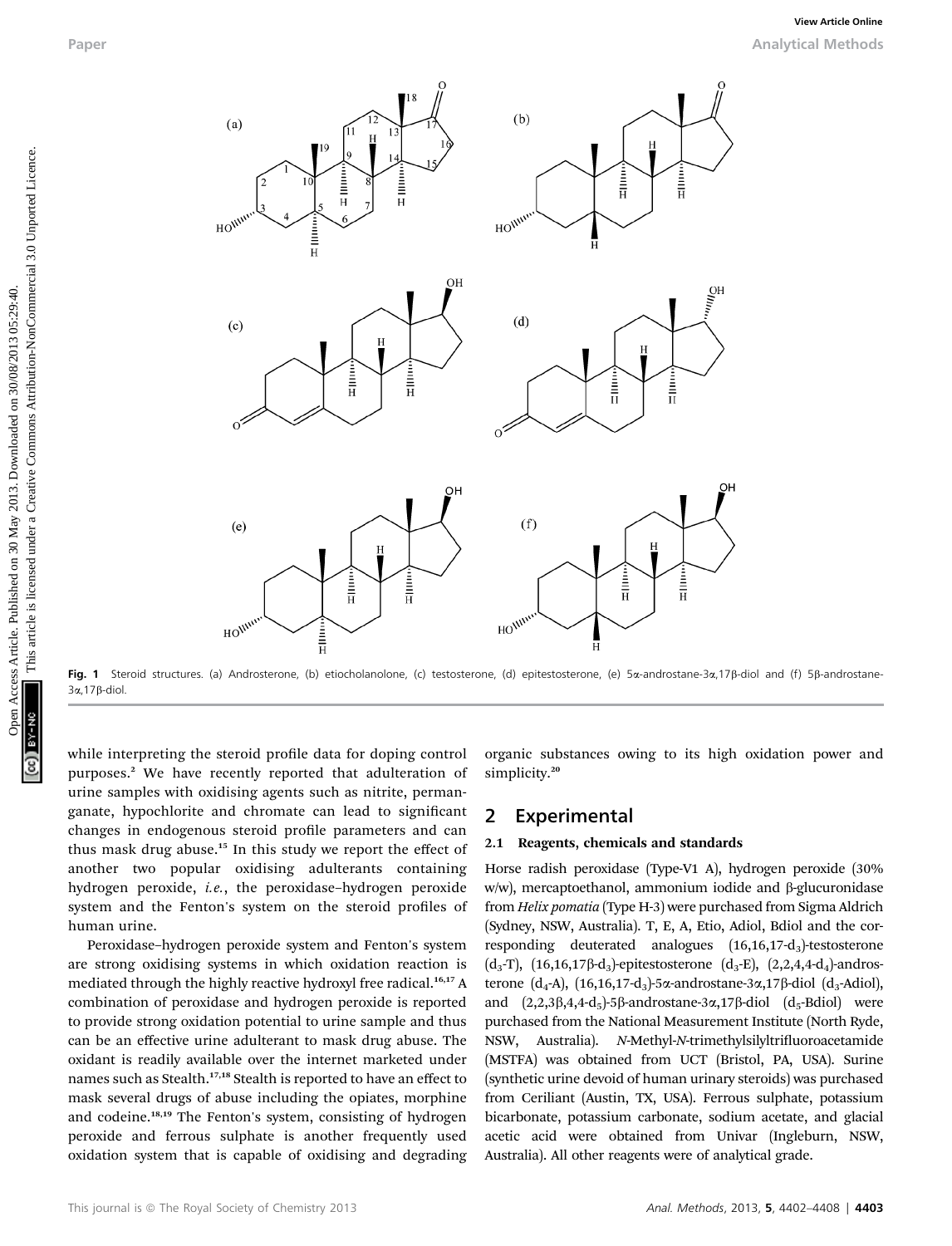#### 2.2 Collection of urine

All volunteers were asked to provide informed consent, in compliance with the requirements of the National Health and Medical Research Council (NHMRC). Ethics approval for this study was obtained from the UTS Human Research Ethics Committee (ethics approval no. UTS HREC 2010-268A). Urine samples from twenty healthy subjects (10 males and 10 females) of Asian and Caucasian origin in age group of 20–40 years were collected into sterile plastic containers. Two pools (1 from male urines and 1 from female urines) of urines were then obtained by combining them. Each pool was then divided to 30 mL aliquots which were stored at  $-20$  °C before being used for the study.

#### 2.3 Extraction of urine

A standard urinary steroid screening procedure was adapted to determine the concentration of selected endogenous steroids and ratios.21,22 To 1 mL of urine were added 1 mL of acetate buffer (0.2 M, pH 5.2), 50  $\mu$ L of  $\beta$ -glucuronidase and internal standards mixture and these samples were incubated for 3 h at 58 °C. After hydrolysis, the hydrolysate was mixed with 1 mL of carbonate buffer (pH 9) and a liquid–liquid extraction was carried out with diethyl ether (5 mL) for ten minutes on a Ratek roller mixer (Boronia, VIC, Australia). The diethyl ether layer containing free steroids was then transferred into a screw cap glass tube and evaporated to dryness under nitrogen at 35  $\degree$ C. The residue was then derivatised at  $72 °C$  for 30 min, using 50 µL of MSTFA-NH<sub>4</sub>I-2-mercaptoethanol  $(1000:2:6, v/w/v)$ and injected directly into the GC-MS.

#### 2.4 GC-MS

Quantitative analysis was performed following a previously reported and validated method on an Agilent 7890 series GC coupled to an Agilent quadrupole MS (5975N) (with a representative total ion chromatogram shown in Fig.  $2$ ).<sup>15</sup> Three characteristic ions were monitored for each analyte. Ions monitored were as follows: A, 419, 434, 330; Etio, 419, 434, 330; Adiol, 241, 256, 336; Bdiol, 256, 241, 336; E, 432, 417, 327; T, 432, 417, 327; d<sub>4</sub>-A, 423, 438, 334; d<sub>3</sub>-Adiol, 244, 259, 339;  $d_5$ -Bdiol, 261, 246, 341;  $d_3$ -E, 435, 420, 330;  $d_3$ -T, 435, 421, 330. The first ion was used as the target ion for quantification and



Fig. 2 Total ion chromatogram of the six endogenous steroids; androsterone (A), etiocholanolone (Etio), 5a-androstane-3a,17b-diol (Adiol), 5b-androstane-3α,17β-diol (Bdiol)

the rest two as the qualifier ions. The dwell time was 30 ms for each monitored ion.

#### 2.5 Reaction with oxidative adulterants

A range of concentrations of hydrogen peroxide in the presence of horse radish peroxidase and ferrous sulphate was reacted with 1 mL male and female urine at physiological pH for a time span of 2 h at room temperature. The oxidation reactions with Fenton's system was also performed at acidic pH based on previous reports that efficiency of Fenton's reagent is high at acidic pH.<sup>23</sup> Acidic pH was achieved by addition of 25  $\mu$ L of 1 M hydrochloric acid. The optimal ferrous ion concentration for the tested reaction conditions was determined as 0.025 mM.<sup>24</sup> A series of experiments were performed with varying ferrous ion concentration (0.01 mM to 0.05 mM) and highest level of activity was observed with 0.025 mM (data not shown). In peroxidase–hydrogen peroxide system, excess peroxidase (5 units, 20  $\mu$ L from stock solution 1 mg mL<sup>-1</sup> in water) was added to reaction mixture. After the reaction with oxidants, the urinary steroid screening procedures as described in Sections 2.3 and 2.4 were followed to determine the recovery of steroids of interest. Urine samples without addition of oxidative adulterants were included in each experiment as controls. Analytical Methods<br>
2.3 **Collection of universed on 30** May 2013. The cost of the National Health and<br>
4.1 voluments of the National Health and<br>
2.9 **May 2013. Downloaded the CREAT SC are the CREAT SC are the CREAT SC are** 

#### 2.6 Statistical analysis

Statistical analysis was performed using one-way ANOVA. The significance level was set to 0.05 for all tests.

## 3 Results

#### 3.1 Effect of peroxidase–hydrogen peroxide oxidation system

Varying volumes  $(10, 20, 50, 400, \mu L)$  of hydrogen peroxide (30% w/w) in the presence of peroxidase (5 units) was reacted with 1 mL urine at physiological pH (6.5 to 6.1). Urine colour slightly faded on addition of hydrogen peroxide, but not to an extent that would raise suspicion of adulteration. Considerable depletion of all endogenous steroids except T was observed on addition of hydrogen peroxide. The recovery of A, Etio, Adiol, Bdiol and E was reduced significantly in a concentration dependant manner (Fig. 3). In male urine, depletion of A, Etio and Bdiol were more profound than other steroids. With 100  $\mu$ L hydrogen peroxide the recovery of A, Etio and Bdiol were reduced to less that 15%, whereas the recovery of Adiol and E were 35 and 55% respectively. T was found to be less reactive towards hydrogen peroxide with 79% recovery at highest concentration of hydrogen peroxide tested. The oxidant in female urine exhibited similar reactivity as observed in male urine.

The effect of oxidant concentration on the steroid ratios is depicted in Fig. 4. Adiol/Bdiol ratio showed a gradual increase while the A/Etio and A/T ratios showed a gradual decrease over the oxidant concentration range (10  $\mu$ L to 100  $\mu$ L) tested. In male urine, the T/E ratio was increased marginally from 0.26 to 0.40 and the Adiol/Bdiol ratio was increased by 2-fold to approximately 1.25 from the basal level of around 0.52. Due to high reactivity of hydrogen peroxide against A, a sharp decrease in A/Etio and A/T ratios was observed. In female urine,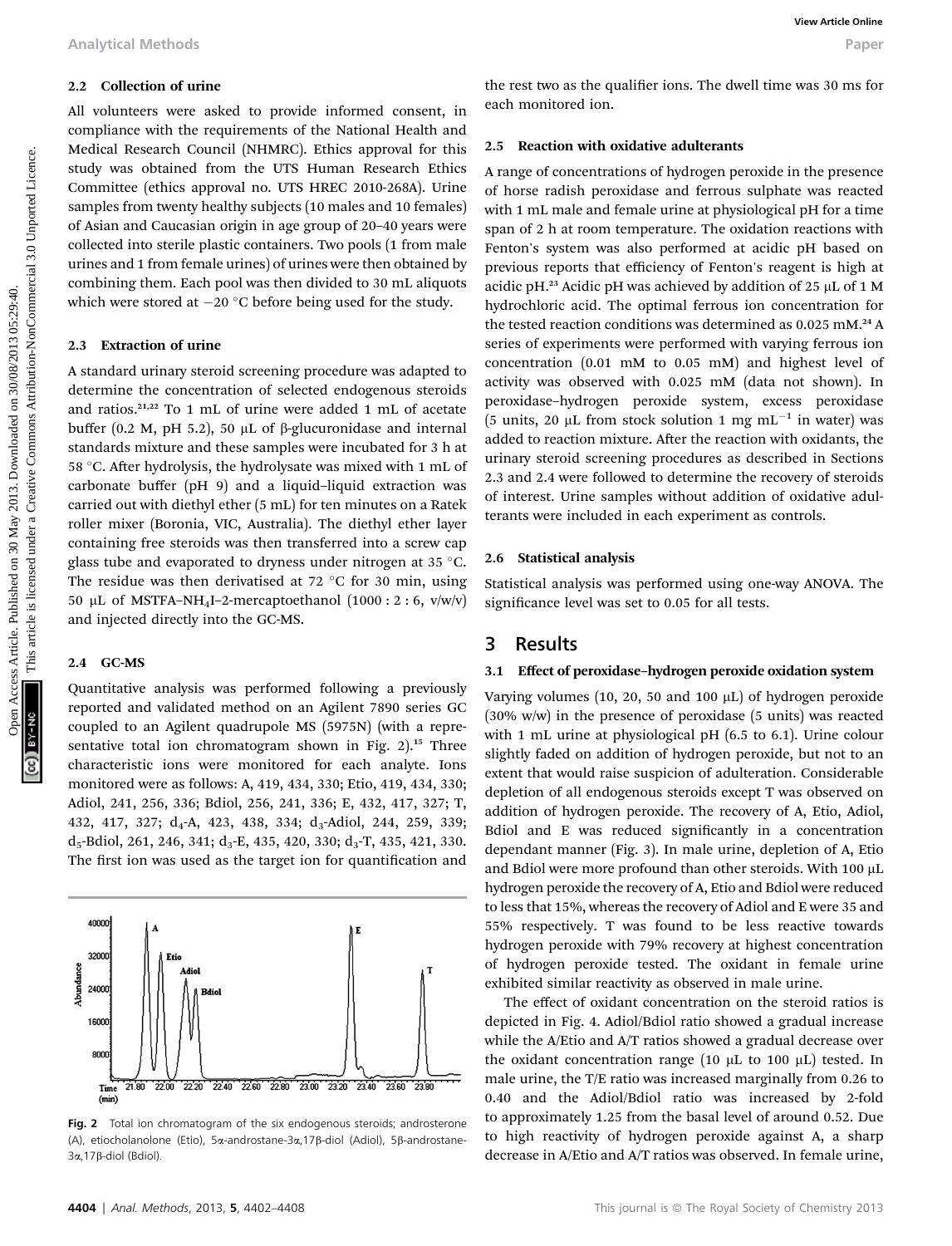

Fig. 3 Change in absolute concentration of endogenous steroids on addition of hydrogen peroxide in presence of peroxidase (5 units) at physiological pH. Data were mean values from 3 repeated experiments ( $n = 3$ ) with standard deviation represented by the error bars.  $\blacksquare$  male urine;  $\blacksquare$  female urine.



Fig. 4 Change in steroidal ratios on addition of hydrogen peroxide in presence of peroxidase (5 units) at physiological pH. Data were mean values from 3 repeated experiments ( $n = 3$ ) with standard deviation represented by the error bars.  $\blacklozenge$  male urine;  $\square$  female urine.

the A/T ratio was decreased steeply from 87 (basal level) to 6 and A/Etio ratio decreased from 0.85 to 0.37. A marginal increase in T/E ratio was observed from 0.41 to 0.47 ( $P \le 0.05$ ).

#### 3.2 Effect of Fenton's reagent

Fenton's system comprising of ferrous sulphate (0.025 mM) and hydrogen peroxide  $(25, 50, 75, 40, 100, \mu L)$  was reacted with urine at acidic pH (3.5–4.3) and physiological pH (6.3–7.1). No marked variation in the appearance of urine was observed with peroxide concentration studied; however addition of hydrogen peroxide above 100  $\mu$ L (tested at 125 and 150  $\mu$ L) resulted in the formation of a precipitate. The pH dependence of the effect of Fenton's reagent on steroids was minimal with steroids exhibiting similar reactivity at normal and acidic pH.

In male urine, Fenton's reagent was found to be very reactive against A, Etio, Adiol, Bdiol and E under both test conditions. A significant loss of these steroids was found at the lowest hydrogen peroxide concentration (25 µL) tested. The recovery of A, Etio, Adiol, Bdiol and E were found to be 10, 20, 26, 12 and 41% respectively at physiological pH. No signicant variation in the activity was observed at higher hydrogen peroxide concentrations. For example the recovery values for these steroids at an increased hydrogen peroxide concentration of 100 µL were 10, 15, 23, 11 and 38% respectively (Fig. 5). T exhibited moderate reactivity towards Fenton's reagent. The recovery of T was found



Fig. 5 Change in absolute concentration of endogenous steroids on addition of hydrogen peroxide in presence of ferrous sulphate (0.025 mM) at physiologica pH. Data were mean values from 3 repeated experiments ( $n = 3$ ) with standard deviation represented by the error bars.  $\blacksquare$  male urine;  $\blacksquare$  female urine.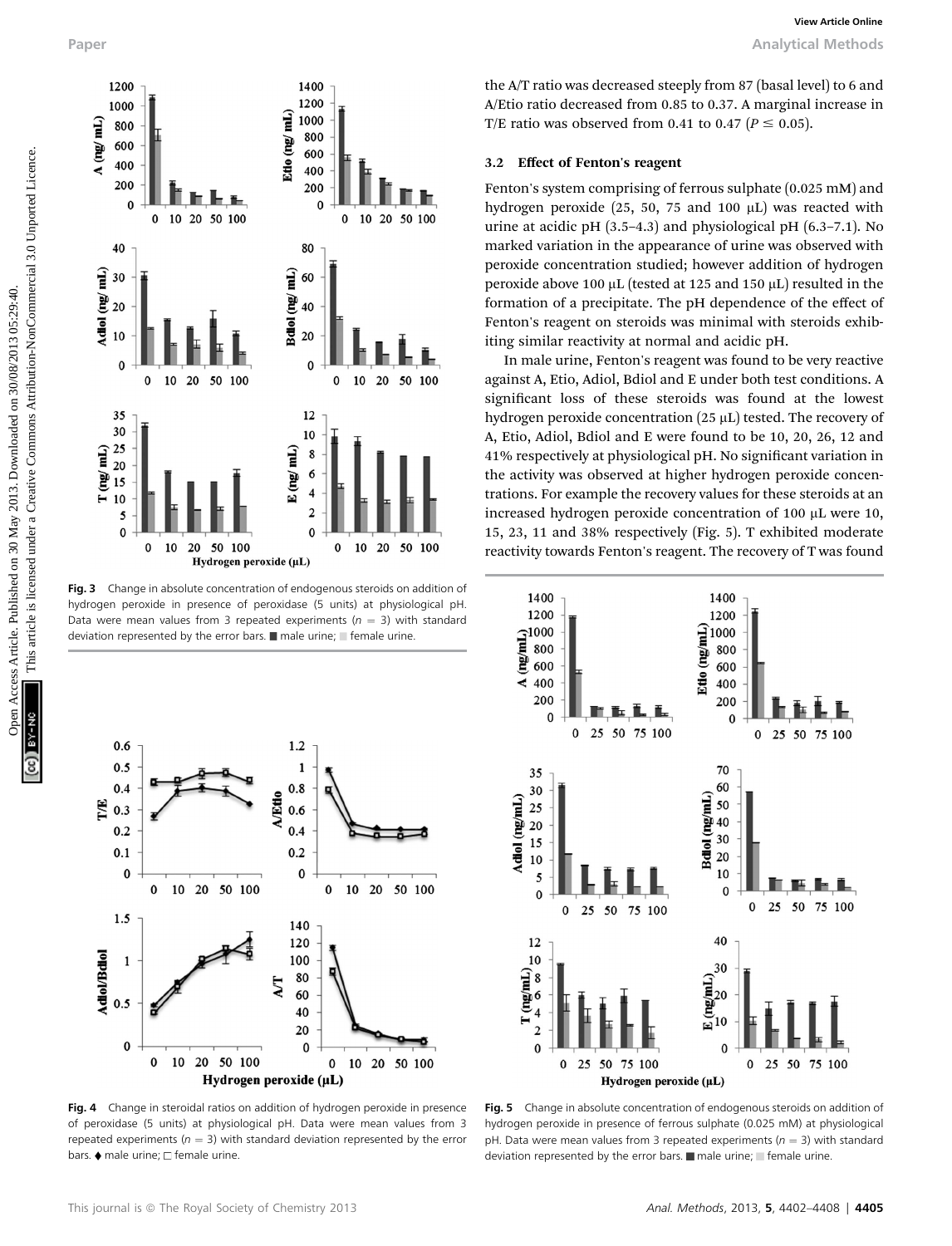

Fig. 6 Change in steroidal ratios on addition of hydrogen peroxide in presence of ferrous sulphate (0.025 mM) at physiological pH. Data were mean values from 3 repeated experiments ( $n = 3$ ) with standard deviation represented by the error bars.  $\blacklozenge$  male urine;  $\square$  female urine.

to be 57% and 83% at physiological and acidic pH value at  $25 \mu L$ hydrogen peroxide concentration. An evident decrease in the A/Etio and A/T ratio was observed, whereas Adiol/Bdiol ratio exhibited a steep increase. T/E ratio was found to increase marginally with an increase in oxidant concentration (Fig. 6).

Fenton's reagent in female urine exhibited significant reactivity against A, Etio, Adiol and Bdiol with an 80% decrease in recovery value at 25 µL hydrogen peroxide concentration. A similar trend of changes in steroid ratios was observed in female urine to that observed in the male urine.

#### 3.3 Effect of oxidants on internal standards

Examination of the peak areas of the internal standards showed a decrease in the concentration of  $d_4$ -A,  $d_3$ -E and  $d_3$ -T, indicating possible oxidation of these compounds by hydrogen peroxide. In male urine, 10–15% decrease in internal standard peak area ( $P \le 0.05$ ) of d<sub>4</sub>-A was observed on addition of 20 to 100 mL hydrogen peroxide in presence of peroxidase. The effect on  $d_3$ -E and  $d_3$ -T were more intense with 15 to 30% decrease in peak area on addition of 10 to 100 mL (Fig. 7). Reaction of female urine with hydrogen peroxide also resulted in signicant decrease in the concentration of  $d_3$ -E and  $d_3$ -T. With 50 to 100 µL concentration of hydrogen peroxide, 8 to 21% ( $P \le 0.05$ ) and 23 to 35% ( $P \le 0.05$ ) decrease in the peak areas of  $d_3$ -E and  $d_3$ -T was observed. Concentration of  $d_4$ -A was also found to decrease by 13% with 100  $\mu$ L of hydrogen peroxide. With Fenton's reagent in male urine 31 to 40% and 39 to 48% decrease in peak area of  $d_3$ -E and  $d_3$ -T respectively was observed at the range of hydrogen peroxide concentration tested (Fig. 8).

#### 4 Discussion

Doping control authorities pay particular attention to atypical analytical results and conspicuous urinary steroid profile data using population based statistics.<sup>3</sup> The absolute concentrations of







Fig. 8 Percentage recovery of internal standard on addition of hydrogen peroxide in presence of ferrous sulphate (0.025 mM) at physiological pH. Data were mean values of peak area of total ions ( $n = 3$ ) with standard deviation represented by the error bars.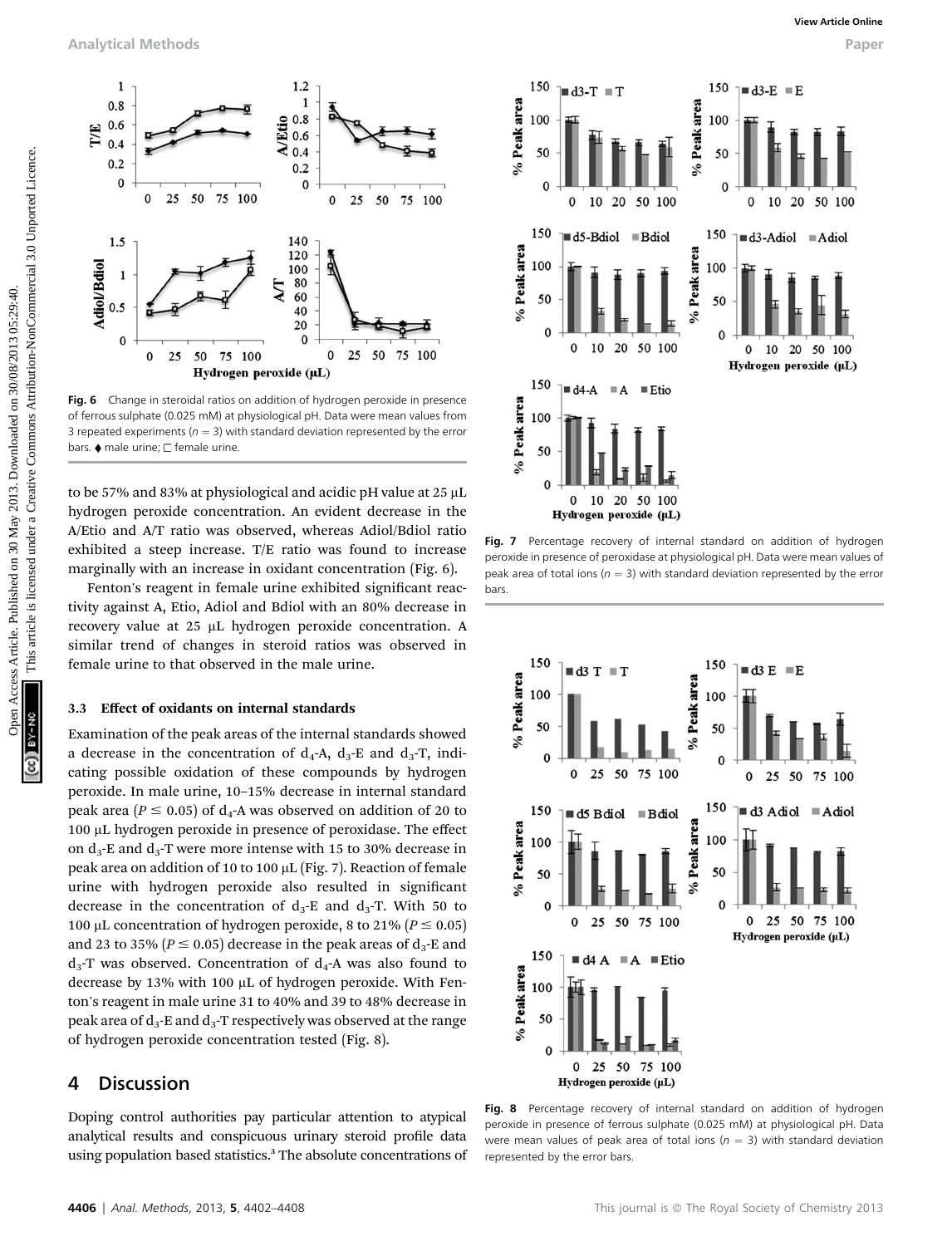endogenous steroids in human urine and steroidal ratios such as T/E, A/Etio, A/T and Adiol/Bdiol are the indicators utilized by doping control laboratories to screen steroid misuse. WADA has defined threshold values for absolute concentrations of endogenous steroids and specific steroidal ratios.<sup>25</sup> A statistical outlier value and/or a disrupted steroid profile support a doping violation.

This study demonstrates that two common oxidising systems containing hydrogen peroxide, Fenton's reagent and HRP-HP system, can reduce the absolute concentrations of endogenous steroids and consequently led to the alteration of steroidal ratios. Thus any possible higher excretion levels of endogenous steroids after doping can be masked by adulterating the urine sample by these oxidising agents which can lead to false negative results.

Depending on the drug abused, doping can leave specific imprints on potential doping markers. Administration of adrenocorticotropic hormone (ACTH), human chorionic gonadotropin (hCG), androstenedione and i.v. infusion of E is known to increase urinary E concentration and thereby decrease the T/E ratio.<sup>2,26</sup> Administration of 1-androsterone, and dehydroepiandrosterone (DHEA) can significantly increase A/Etio ratio approximately twice their basal levels.<sup>12,26,27</sup> Dihydrotestosterone (DHT), often being misused in sports for its anabolic and psychotropic benefits, can increase the urinary concentration of A and subsequently the A/Etio ratio.15,26 Our research has revealed that these alterations may be reverted back by the act of urine adulteration with hydrogen peroxide in the presence of peroxidase or ferrous sulphate, thus preventing detection of doping of these steroids. Paper **Access Article is the mail of the set of the set of the common access Article is the set of the set of the set of the common access Article is likely a common access are common access are control and specific intere** 

It was also observed that addition of hydrogen peroxide to urine can degrade internal standards such as  $d_4$ -A,  $d_3$ -E and  $d_3$ -T which can further underestimate the absolute concentration loss of steroids and thus alter the correct evaluation of the urinary steroid profile in doping control analysis. Doping control laboratories should take this decrease in internal standard peak area as a warning sign to investigate potential involvement of urine manipulation by oxidizing agents such as hydrogen peroxide.

In this study, the variation inflicted by oxidizing adulterants on steroid profile has not exceeded the WADA action limits based on population reference ranges. Therefore population based nonspecific thresholds on absolute concentrations of steroids and their respective ratios may not be fit for purpose to evidence steroid abuse and subsequent manipulation of urine sample.<sup>10</sup> An individualisation of the reference ranges based on a longitudinal analysis of an individual steroid profile in an athelete's endocrinological passport can be an increasingly efficient approach to detect the biological fingerprint that doping leaves in athlete's body. This study supports the importance of establishing the Athlete Steroidal Passport (ASP), the steroidal module of Athlete Biological Passport presently being finalised by WADA for future implementation.<sup>25</sup>

#### 5 Conclusion

The use of the steroid profile as an index of misuse of anabolic steroids is necessary since its parameters are useful indicators for further analysis to confirm the suspicion. Several factors need to be considered before interpreting a steroid profile data for doping control purposes. This study reports the effect of adulteration of urine samples with peroxidase–hydrogen peroxide system and Fenton's reagent. Both these oxidising agents can alter endogenous steroidal profile parameters and thus mask the abnormality in steroidal profile following steroid abuse. The study intends to improve the analytical capability of anti-doping laboratories to detect steroid abuse and/or chemical manipulation in sports.

#### Acknowledgements

The study was funded by the Anti Doping Research Program (ADRP) of the Australian Government Department of Regional Australia, Local Government, Arts and Sport with a project ID 20-UTS-2011-12.

#### References

- 1 E. Castellanos-Rizaldos, P. Liu, C. A. Milbury, M. Guha, A. Brisci, L. Cremonesi, M. Ferrari, H. Mamon and G. M. Makrigiorgos, Clin. Chem., 2012, 58, 1130–1138.
- 2 B. Hauser, T. Deschner and C. Boesch, J. Chromatogr., B: Anal. Technol. Biomed. Life Sci., 2008, 862, 100–112.
- 3 M. Thevis, H. Geyer, G. Sigmund and W. Schänzer, J. Pharm. Biomed. Anal., 2012, 57, 26–32.
- 4 B. D. Paul, J. Anal. Toxicol., 2004, 28, 599–608.
- 5 A. Pham, S. Fu and M. Dawson, TIAFT Bulletin, 2011, 41, 49– 51.
- 6 S. Luong, R. Shimmon, J. Hook and S. Fu, Anal. Bioanal. Chem., 2012, 403, 2057–2063.
- 7 M. Thevis, M. Kohler and W. Schänzer, Drug Discovery Today, 2008, 13, 59–66.
- 8 W. B. Jaffee, E. Trucco, S. Levy and R. D. Weiss, J. Subst. Abuse Treat., 2007, 33, 33–42.
- 9 A. H. B. Wu, B. Bristol, K. Sexton, G. Cassella-McLane, V. Holtman and D. W. Hill, Clin. Chem., 1999, 45, 1051–1057.
- 10 E. Strahm, P.-E. Sottas, C. Schweizer, M. Saugy, J. Dvorak and C. Saudan, Br. J. Sports Med., 2009, 43, 1126–1130.
- 11 C. Ayotte, in Doping in Sports: Biochemical Principles, Effects and Analysis, ed. D. Thieme and P. Hemmersbach, Springer, Berlin, Heidelberg, 2010, vol. 195, ch. 4, pp. 77–98.
- 12 P. Van Renterghem, P. Van Eenoo, H. Geyer, W. Schänzer and F. T. Delbeke, Steroids, 2010, 75, 154–163.
- 13 M. K. Parr and W. Schänzer, J. Steroid Biochem. Mol. Biol., 2010, 121, 528–537.
- 14 M. Thevis, W. Schänzer, H. Geyer, D. Thieme, J. Grosse, C. Rautenberg, U. Flenker, S. Beuck, A. Thomas, R. Holland and J. Dvorak, Br. J. Sports Med., 2013, 47, 109– 114.
- 15 U. Kuzhiumparambil and S. Fu, Steroids, 2013, 78, 288–296.
- 16 B. Petri, R. Watts, A. Teel, S. Huling and R. Brown, in *In Situ* Chemical Oxidation for Groundwater Remediation, ed. R. L. Siegrist, M. Crimi and T. J. Simpkin, Springer, New York, 2011, vol. 3, ch. 2, pp. 33–88.
- 17 J. T. Cody and S. Valtier, J. Anal. Toxicol., 2001, 25, 466–470.